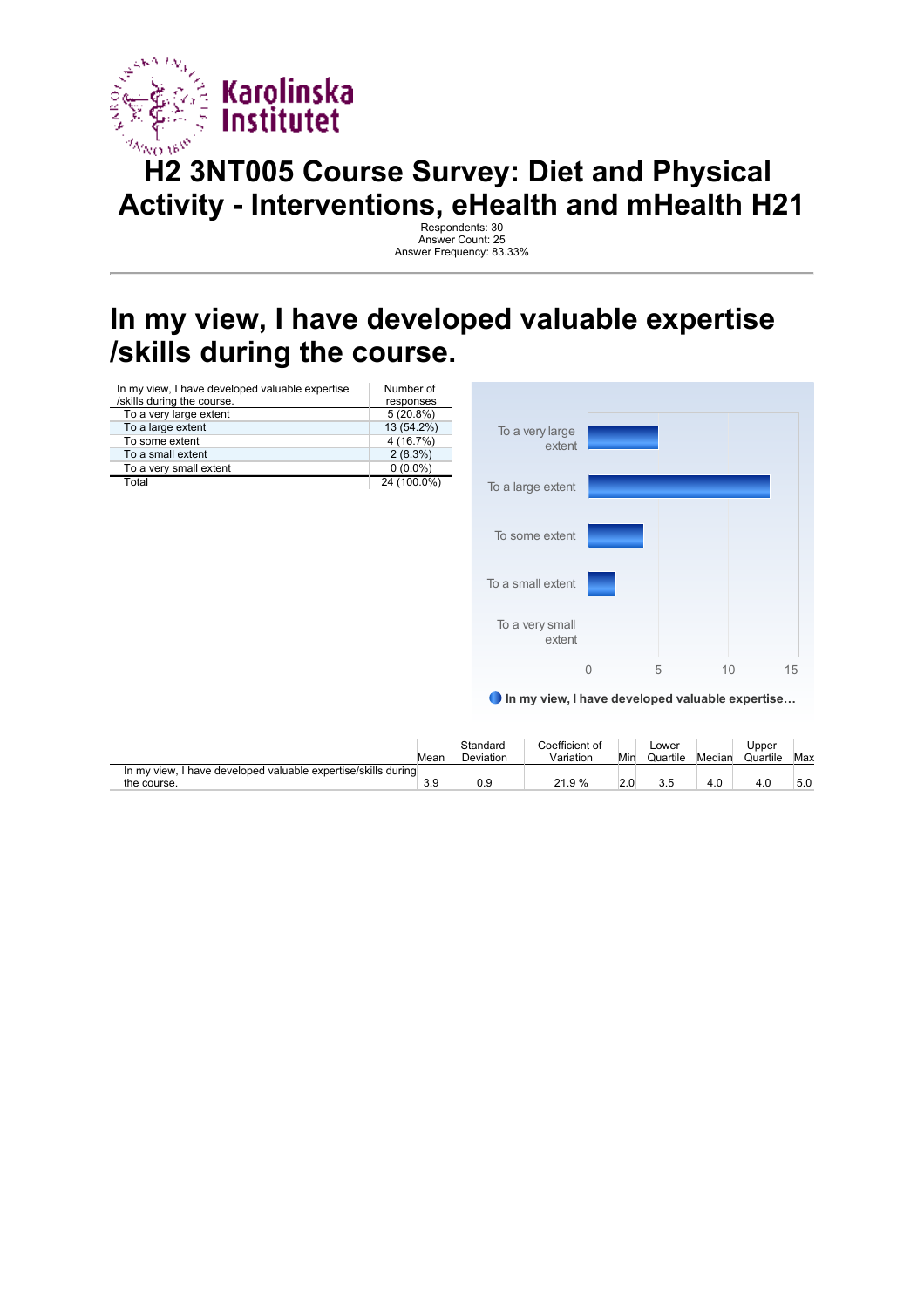

### **In my view, I have achieved all the intended learning outcomes of the course.**

| In my view, I have achieved all the intended | Number of   |
|----------------------------------------------|-------------|
| learning outcomes of the course.             | responses   |
| To a very large extent                       | 5(20.8%)    |
| To a large extent                            | 14 (58.3%)  |
| To some extent                               | 4 (16.7%)   |
| To a small extent                            | $1(4.2\%)$  |
| To a very small extent                       | $0(0.0\%)$  |
| Total                                        | 24 (100.0%) |



Mean Standard Deviation Coefficient of Variation Min Lower Quartile Median Upper Quartile Max In my view, I have achieved all the intended learning outcomes of the course. And the course of the course. 4.0 19.0 % 2.0 4.0 4.0 5.0

#### **In my view, there was a common theme running throughout the course - from learning outcomes to examinations.**

| In my view, there was a common theme running      |             |               |
|---------------------------------------------------|-------------|---------------|
| throughout the course - from learning outcomes to | Number of   |               |
| examinations.                                     | responses   |               |
| To a very large extent                            | 7 (29.2%)   | To a very la  |
| To a large extent                                 | 13 (54.2%)  |               |
| To some extent                                    | 2(8.3%)     | e             |
| To a small extent                                 | $2(8.3\%)$  |               |
| To a very small extent                            | $0(0.0\%)$  |               |
| Total                                             | 24 (100.0%) | To a large e: |
|                                                   |             |               |
|                                                   |             |               |



#### ● In my view, there was a common theme runnin…

|                                                                                                                 | Mean | Standard<br>Deviation | Coefficient of<br>Variation |     | ∟ower<br>Min Quartile Median Quartile Max |     | Upper |     |
|-----------------------------------------------------------------------------------------------------------------|------|-----------------------|-----------------------------|-----|-------------------------------------------|-----|-------|-----|
| In my view, there was a common theme running throughout the course -<br>from learning outcomes to examinations. |      | 0.9                   | 21.2 %                      | 2.0 |                                           | 4.0 | 5.0   | 5.0 |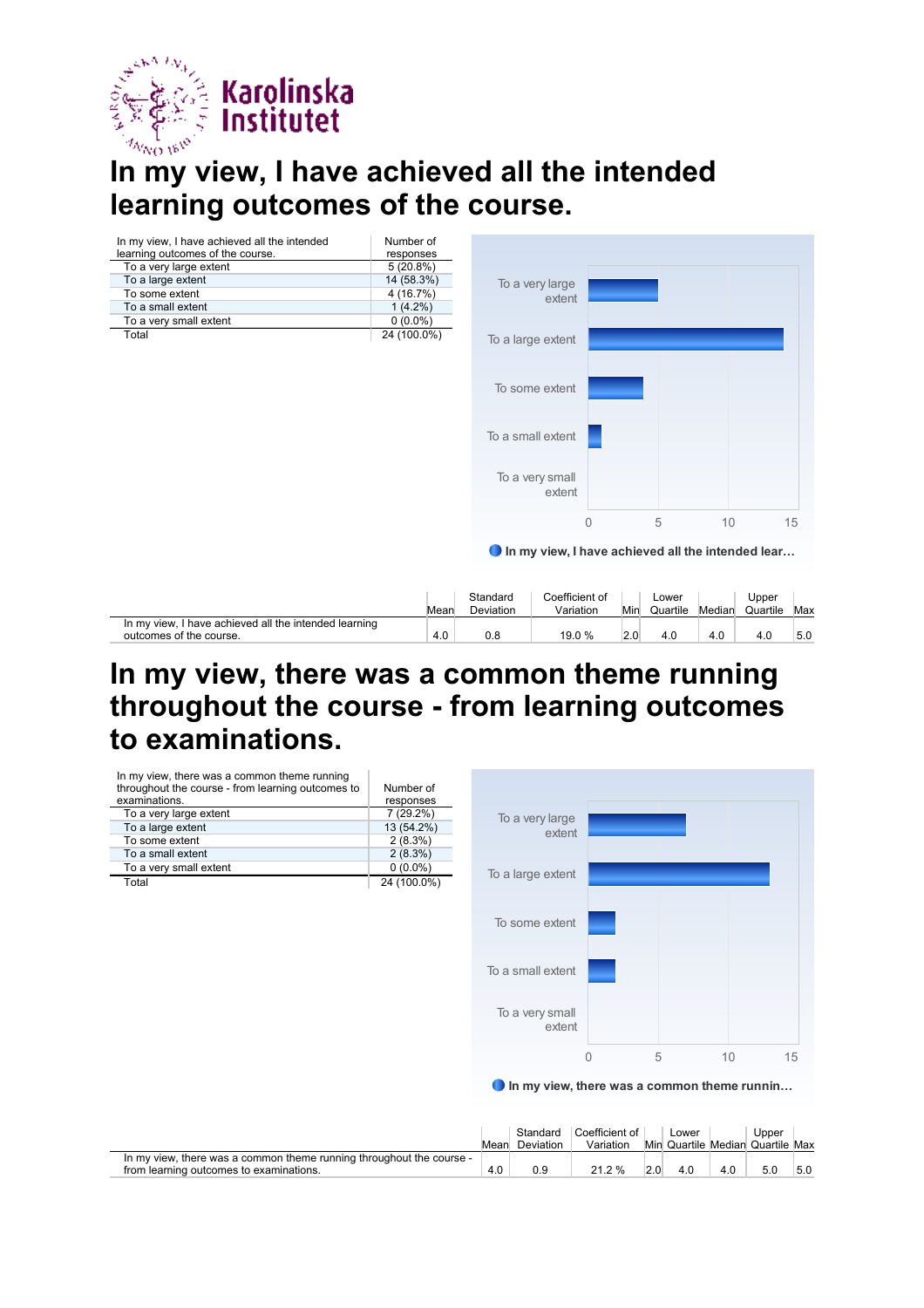

#### **In my view, the course has promoted a scientific way of thinking and reasoning (e.g. analytical and critical thinking, independent search for and evaluation of information)**



**O** In my view, the course has promoted a scientifi...

0 2 4 6 8 10 12 14

|                                                                                                                                                                                    |     | Standard  <br>Mean Deviation | Coefficient<br>of Variation Min Quartile Median Quartile Max |     | Lower |     | Upper |     |
|------------------------------------------------------------------------------------------------------------------------------------------------------------------------------------|-----|------------------------------|--------------------------------------------------------------|-----|-------|-----|-------|-----|
| In my view, the course has promoted a scientific way of thinking and reasoning<br>(e.g. analytical and critical thinking, independent search for and evaluation of<br>information) | 3.9 | 0.9                          | 22.5%                                                        | 2.0 | 3.5   | 4.0 | 4.0   | 5.0 |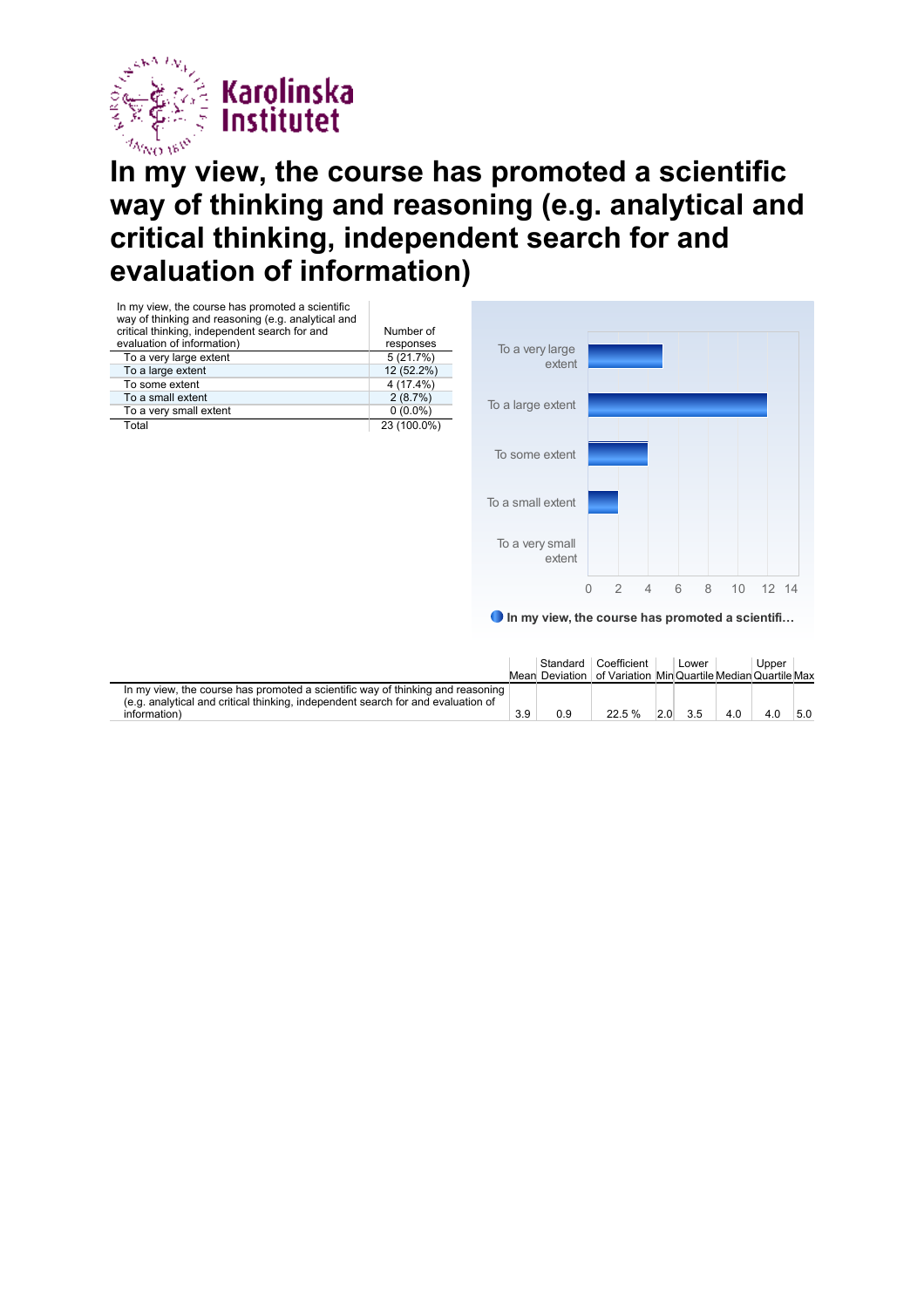

I am satisfied with my own effort in the

To a very large extent 6 (25.0%)<br>To a large extent 14 (58.3%) To a large extent 14 (58.3%)<br>To some extent 3 (12.5%)

To a small extent  $1 (4.2\%)$ To a very small extent 0 (0.0%) Total 24 (100.0%)

course.

To some extent

#### **In my view, during the course, the teachers have been open to ideas and opinions about the course's structure and content.**

| In my view, during the course, the teachers have<br>been open to ideas and opinions about the<br>course's structure and content. | Number of<br>responses |
|----------------------------------------------------------------------------------------------------------------------------------|------------------------|
| To a very large extent                                                                                                           | 10 (41.7%)             |
| To a large extent                                                                                                                | 11 (45.8%)             |
| To some extent                                                                                                                   | 3(12.5%)               |
| To a small extent                                                                                                                | $0(0.0\%)$             |
| To a very small extent                                                                                                           | $0(0.0\%)$             |
| Total                                                                                                                            | 24 (100.0%)            |



|                                                                                                                               |     | Mean Deviation | Standard Coefficient of<br>Variation |                  | Lower |     | Upper<br>Min Quartile Median Quartile Max |     |
|-------------------------------------------------------------------------------------------------------------------------------|-----|----------------|--------------------------------------|------------------|-------|-----|-------------------------------------------|-----|
| In my view, during the course, the teachers have been open to ideas and<br>opinions about the course's structure and content. | 4.3 |                | 16.1%                                | 3.0 <sub>l</sub> | 4.0   | 4.0 | 5.0                                       | 5.0 |

### **I am satisfied with my own effort in the course.**

Number of  $r$ esponses<br>6 (25.0%)



I am satisfied with my own effort in the course.

|                                                         | Mear | Deviation (<br>าตar<br>אור | Coefficient<br>∵Variation<br>ΩТ | า Min L | ower<br>Quartile Median |              | Quartile Max<br>ulnner : |      |
|---------------------------------------------------------|------|----------------------------|---------------------------------|---------|-------------------------|--------------|--------------------------|------|
| am<br>OWL<br>in<br>with<br>eπor<br>saristic<br>TNA<br>m | 4.G  | v.J                        | $\sim$ 0/<br>0 C                | Z.U     |                         | $\cdot\cdot$ |                          | IJ.U |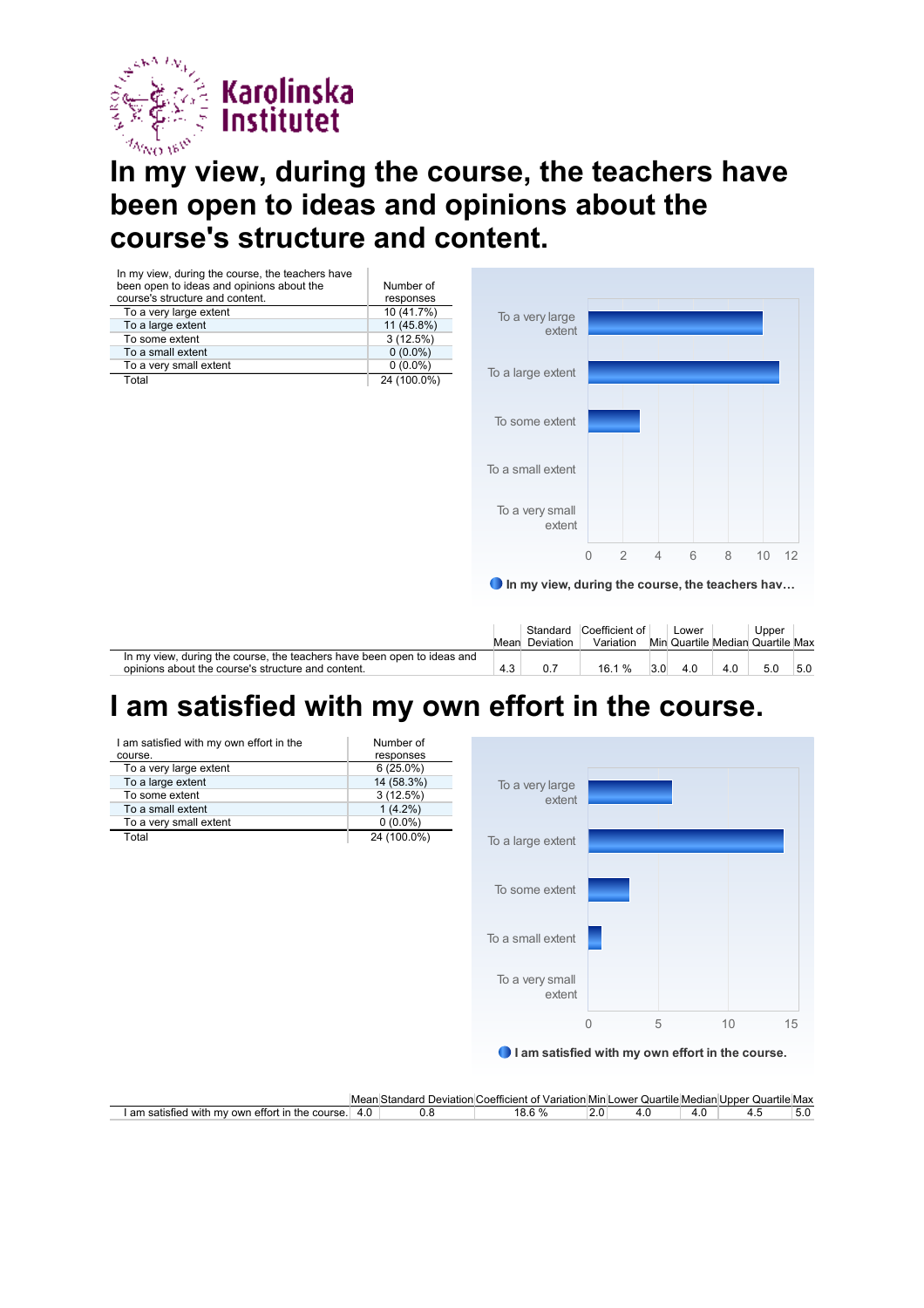

#### **Indicate how many hours per week you have spent on the course, in average, including both self-studies and scheduled study time.**



#### **The workload was reasonable in relation to the course's credits.**

| The workload was reasonable in relation to the<br>course's credits. | Number of<br>responses |
|---------------------------------------------------------------------|------------------------|
| It was too large                                                    | $0(0.0\%)$             |
| It was a bit large                                                  | 4(16.7%)               |
| It was reasonable                                                   | 13 (54.2%)             |
| It was a bit small                                                  | 4(16.7%)               |
| It was too small                                                    | 3(12.5%)               |
| Total                                                               | 24 (100.0%)            |



#### ● The workload was reasonable in relation to the ...

|                                                         | Mear | Standard<br><b>Deviation</b> | Coefficient of<br>Variation | Min | Lower<br>Quartile | Median | Upper<br>Quartile | Max |
|---------------------------------------------------------|------|------------------------------|-----------------------------|-----|-------------------|--------|-------------------|-----|
| The workload was reasonable in relation to the course's |      |                              |                             |     |                   |        |                   |     |
| credits.                                                | 4.0  |                              | 34.6 %                      |     | 3.0               | 5.0    | 5.0               | 5.0 |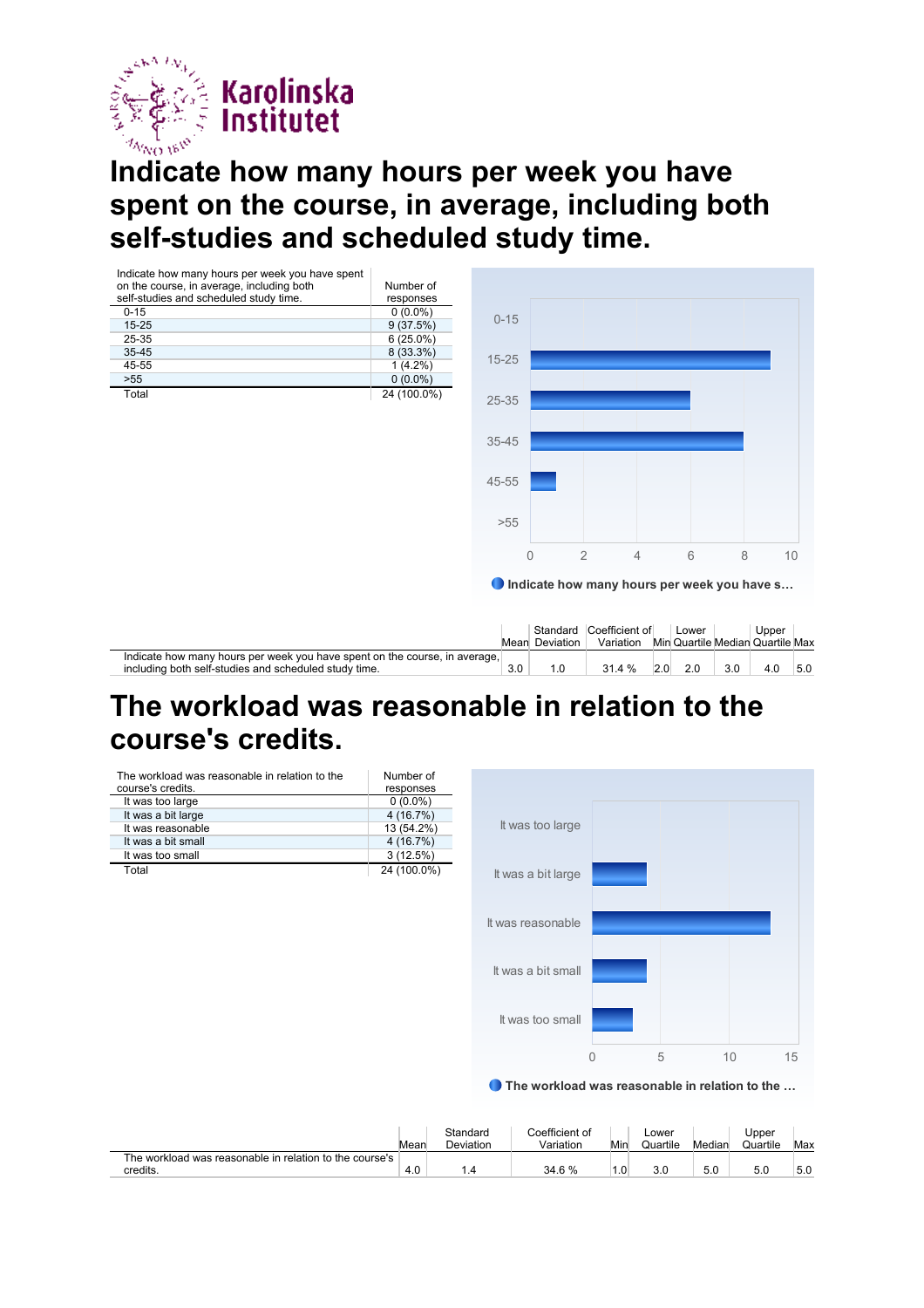

# **The feedback that I have received has been** important for my development and learning.

| The feedback that I have received has been<br>important for my development and learning. | Number of<br>responses |
|------------------------------------------------------------------------------------------|------------------------|
| To a very large extent                                                                   | 3(12.5%)               |
| To a large extent                                                                        | 12 (50.0%)             |
| To some extent                                                                           | $7(29.2\%)$            |
| To a small extent                                                                        | $1(4.2\%)$             |
| To a very small extent                                                                   | $1(4.2\%)$             |
| Total                                                                                    | 24 (100.0%)            |



● The feedback that I have received has been im...

|                                                                                          | Mear | Standard<br>Deviation | Coefficient of<br>Variation | Min | ∟ower<br>Quartile | Median | Jpper<br>Quartile | Max |
|------------------------------------------------------------------------------------------|------|-----------------------|-----------------------------|-----|-------------------|--------|-------------------|-----|
| The feedback that I have received has been important for my<br>development and learning. | 3.6  | 0.9                   | 25.5 %                      |     |                   | 4.0    |                   | 5.0 |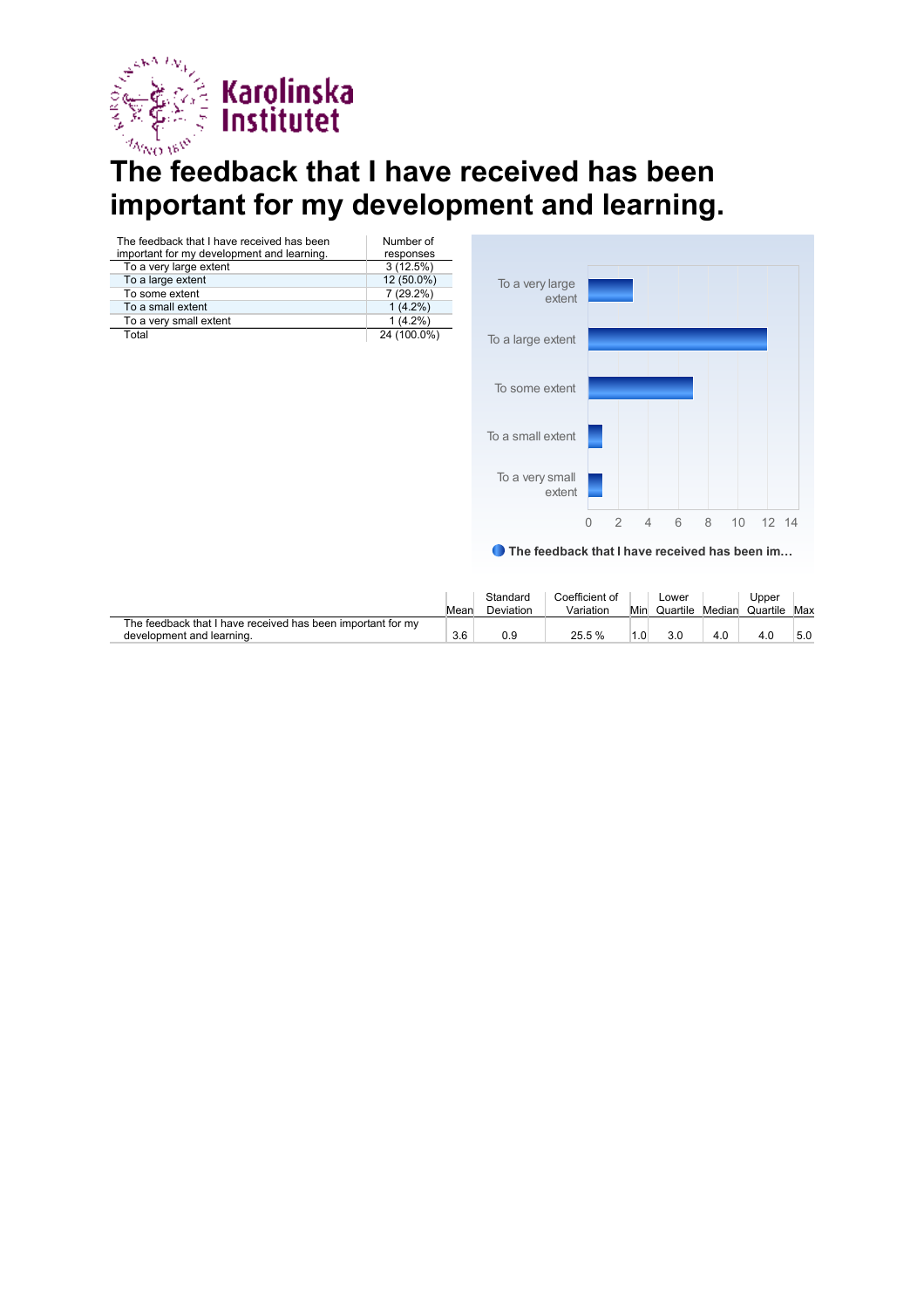

#### **When/If I had questions or problems with the course content, I felt that I could turn to my teacher/supervisor for guidance.**

| When/If I had questions or problems with the<br>course content, I felt that I could turn to my<br>teacher/supervisor for guidance. | Number of<br>responses |     |                            |                                                                               |     |                                           |     |       |     |
|------------------------------------------------------------------------------------------------------------------------------------|------------------------|-----|----------------------------|-------------------------------------------------------------------------------|-----|-------------------------------------------|-----|-------|-----|
| To a very large extent                                                                                                             | 13 (54.2%)             |     | To a very large            |                                                                               |     |                                           |     |       |     |
| To a large extent                                                                                                                  | 10 (41.7%)             |     | extent                     |                                                                               |     |                                           |     |       |     |
| To some extent                                                                                                                     | $1(4.2\%)$             |     |                            |                                                                               |     |                                           |     |       |     |
| To a small extent                                                                                                                  | $0(0.0\%)$             |     |                            |                                                                               |     |                                           |     |       |     |
| To a very small extent                                                                                                             | $0(0.0\%)$             |     | To a large extent          |                                                                               |     |                                           |     |       |     |
| Total                                                                                                                              | 24 (100.0%)            |     |                            |                                                                               |     |                                           |     |       |     |
|                                                                                                                                    |                        |     | To some extent             |                                                                               |     |                                           |     |       |     |
|                                                                                                                                    |                        |     | To a small extent          |                                                                               |     |                                           |     |       |     |
|                                                                                                                                    |                        |     | To a very small<br>extent  |                                                                               |     |                                           |     |       |     |
|                                                                                                                                    |                        |     |                            | $\Omega$                                                                      | 5   |                                           | 10  |       | 15  |
|                                                                                                                                    |                        | 0   | Standard<br>Mean Deviation | When/If I had questions or problems with the c<br>Coefficient of<br>Variation |     | Lower<br>Min Quartile Median Quartile Max |     | Upper |     |
| When/If I had questions or problems with the course content, I felt that I<br>could turn to my teacher/supervisor for guidance.    |                        | 4.5 | 0.6                        | 13.1 %                                                                        | 3.0 | 4.0                                       | 5.0 | 5.0   | 5.0 |

### **The examination was relevant in relation to the learning outcomes.**

| The examination was relevant in relation to the<br>learning outcomes. | Number of<br>responses |
|-----------------------------------------------------------------------|------------------------|
| To a very large extent                                                | $5(20.8\%)$            |
| To a large extent                                                     | 14 (58.3%)             |
| To some extent                                                        | 5(20.8%)               |
| To a small extent                                                     | $0(0.0\%)$             |
| To a very small extent                                                | $0(0.0\%)$             |
| Total                                                                 | 24 (100.0%)            |



#### ● The examination was relevant in relation to the ...

|                                                                       | Mear | Standard<br>Deviation | Coefficient of<br>Variation | Min | Lower<br>Quartile | Median | Jpper<br>Quartile | Max |
|-----------------------------------------------------------------------|------|-----------------------|-----------------------------|-----|-------------------|--------|-------------------|-----|
| The examination was relevant in relation to the learning<br>outcomes. | 4.0  |                       | 16.5 %                      |     | 4.C               | 4.0    | 4.0               | 5.0 |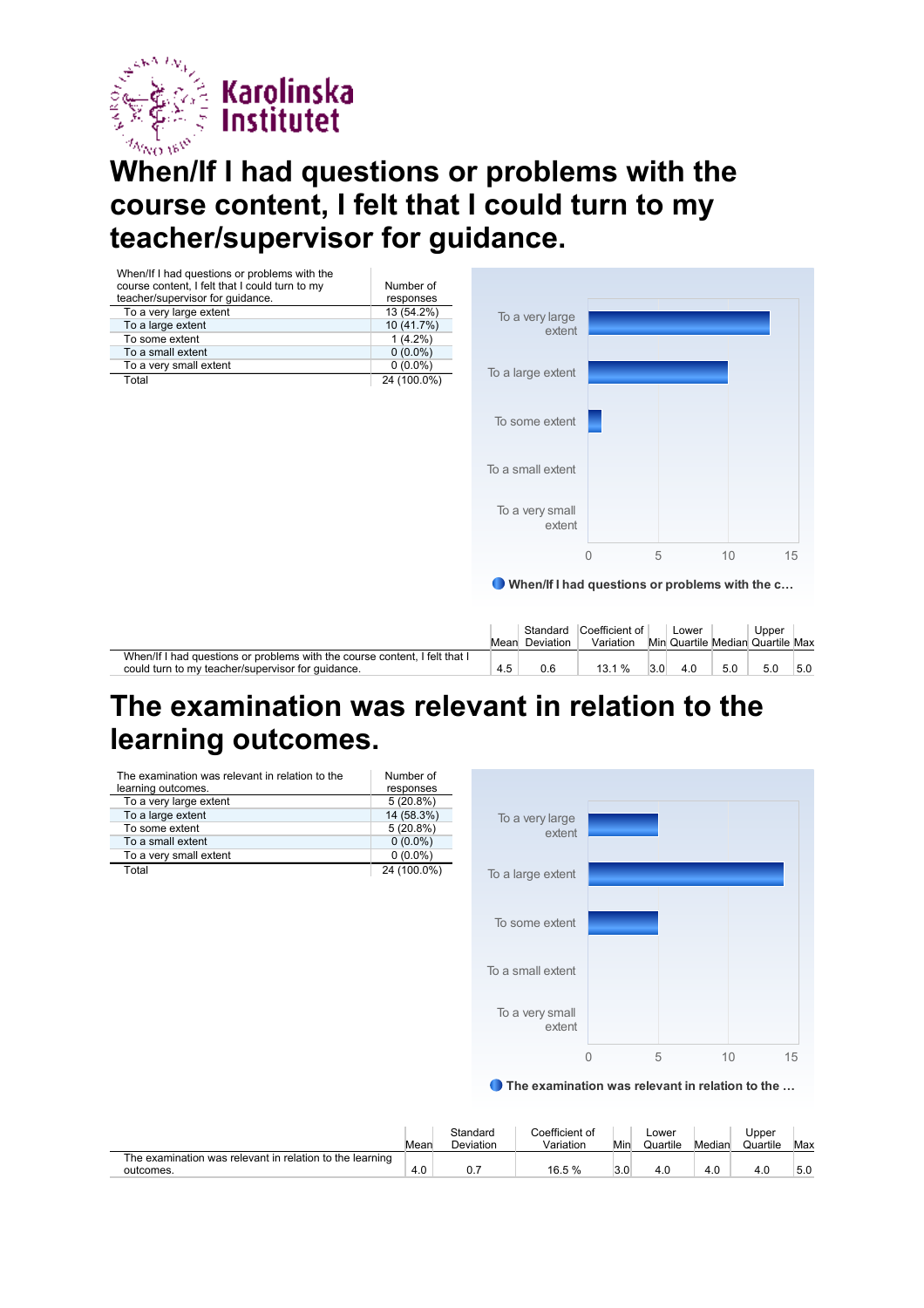

## **The course structure and methods used (e.g. lectures, exercises, seminars, assignments etc) were relevant in relation to the learning outcomes.**

| The course structure and methods used (e.g.         |             |                                                |              |                |                |   |   |    |      |
|-----------------------------------------------------|-------------|------------------------------------------------|--------------|----------------|----------------|---|---|----|------|
| lectures, exercises, seminars, assignments etc)     | Number of   |                                                |              |                |                |   |   |    |      |
| were relevant in relation to the learning outcomes. | responses   |                                                |              |                |                |   |   |    |      |
| To a very large extent                              | 4 (16.7%)   | To a very large                                |              |                |                |   |   |    |      |
| To a large extent                                   | 8 (33.3%)   | extent                                         |              |                |                |   |   |    |      |
| To some extent                                      | 10 (41.7%)  |                                                |              |                |                |   |   |    |      |
| To a small extent                                   | 2(8.3%)     |                                                |              |                |                |   |   |    |      |
| To a very small extent                              | $0(0.0\%)$  | To a large extent                              |              |                |                |   |   |    |      |
| Total                                               | 24 (100.0%) |                                                |              |                |                |   |   |    |      |
|                                                     |             |                                                |              |                |                |   |   |    |      |
|                                                     |             |                                                |              |                |                |   |   |    |      |
|                                                     |             | To some extent                                 |              |                |                |   |   |    |      |
|                                                     |             |                                                |              |                |                |   |   |    |      |
|                                                     |             |                                                |              |                |                |   |   |    |      |
|                                                     |             |                                                |              |                |                |   |   |    |      |
|                                                     |             | To a small extent                              |              |                |                |   |   |    |      |
|                                                     |             |                                                |              |                |                |   |   |    |      |
|                                                     |             |                                                |              |                |                |   |   |    |      |
|                                                     |             | To a very small                                |              |                |                |   |   |    |      |
|                                                     |             | extent                                         |              |                |                |   |   |    |      |
|                                                     |             |                                                |              |                |                |   |   |    |      |
|                                                     |             |                                                | $\mathbf{0}$ | $\overline{2}$ | $\overline{4}$ | 6 | 8 | 10 | - 12 |
|                                                     |             |                                                |              |                |                |   |   |    |      |
|                                                     |             | The course structure and methods used (e.g. le |              |                |                |   |   |    |      |
|                                                     |             |                                                |              |                |                |   |   |    |      |
|                                                     |             |                                                |              |                |                |   |   |    |      |
|                                                     |             |                                                |              |                |                |   |   |    |      |
|                                                     |             |                                                |              |                |                |   |   |    |      |

|                                                                            |     |                | Standard Coefficient of |     | Lower |     | Upper                            |     |
|----------------------------------------------------------------------------|-----|----------------|-------------------------|-----|-------|-----|----------------------------------|-----|
|                                                                            |     | Mean Deviation | Variation               |     |       |     | Min Quartile Median Quartile Max |     |
| The course structure and methods used (e.g. lectures, exercises, seminars, |     |                |                         |     |       |     |                                  |     |
| assignments etc) were relevant in relation to the learning outcomes.       | 3.6 | 0.9            | 24.6 %                  | 2.0 | 3.0   | 3.5 | 4.0                              | 5.0 |

### **What is your overall opinion of the course?**

| What is your overall opinion of the course? | Number of responses |
|---------------------------------------------|---------------------|
| Very good                                   | 3(12.5%)            |
| Good                                        | 16 (66.7%)          |
| Ok                                          | 4 (16.7%)           |
| Poor                                        | $0(0.0\%)$          |
| Very poor                                   | $1(4.2\%)$          |
| Total                                       | 24 (100.0%)         |